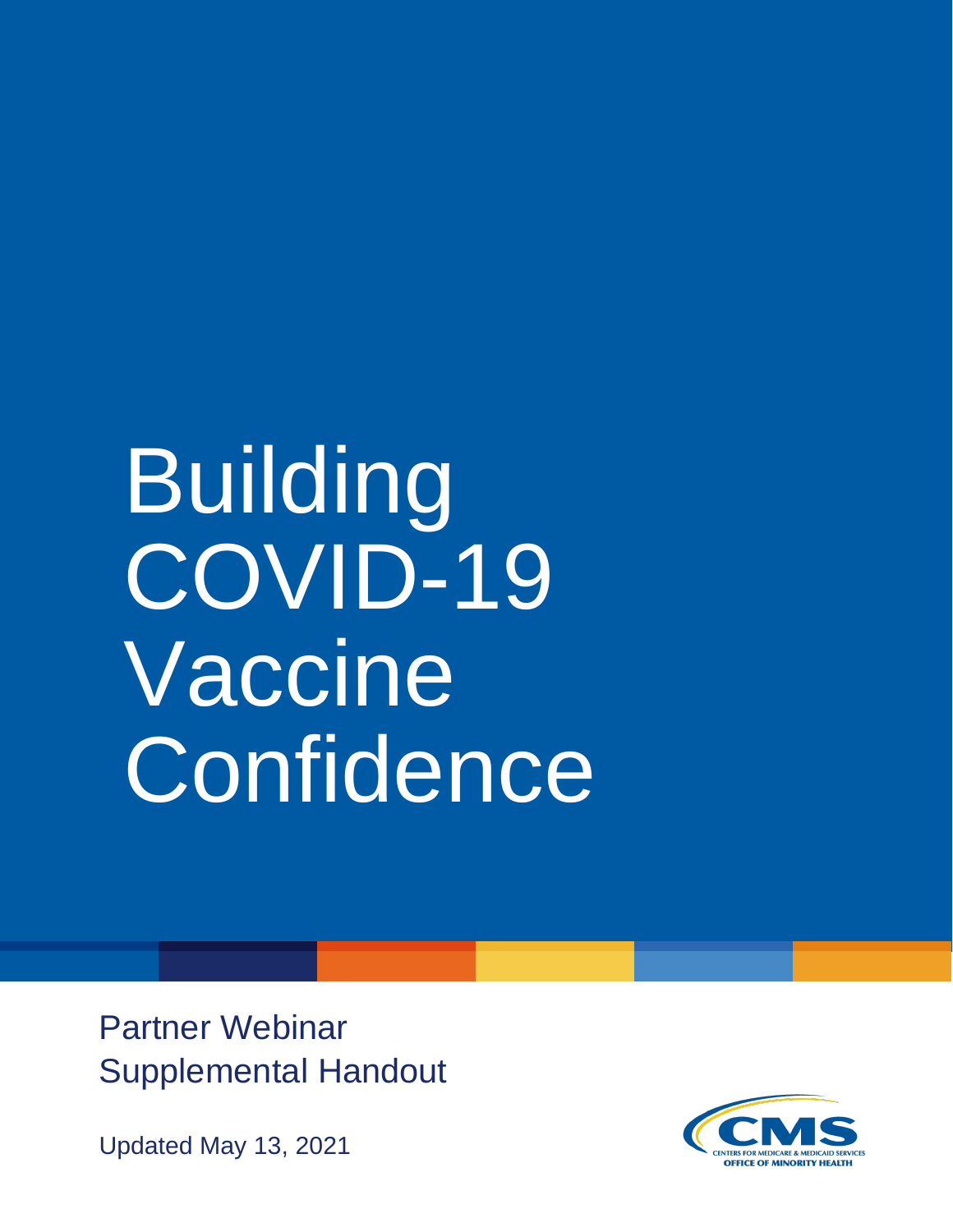# Building COVID-19 Vaccine Confidence

Help us build COVID-19 vaccine confidence across the country. Use the following resources to educate your community about the vaccine. Encourage people to get the vaccine as soon as they're eligible.

### **COVID-19 Vaccine Information**

#### **Key websites**

- [go.cms.gov/omhcovid19vaccine](https://www.cms.gov/About-CMS/Agency-Information/OMH/resource-center/COVID-19-Vaccine-Resources)
- [CMS.gov](https://www.cms.gov/COVIDvax)
- [CDC.gov](https://www.cdc.gov/coronavirus/2019-ncov/vaccines/index.html)
- [HHS.gov](https://www.hhs.gov/coronavirus/index.html)
- [Vaccines.gov](https://www.vaccines.gov/diseases/covid)
- [HealthCare.gov](https://www.healthcare.gov/coronavirus/)
- [Medicare.gov](https://www.medicare.gov/medicare-coronavirus)

#### **Scientific information about the vaccine**

- [How vaccines are developed](https://www.youtube.com/watch?v=Z06JQhyZLUI)
- [How the vaccines work](https://www.cdc.gov/coronavirus/2019-ncov/vaccines/different-vaccines/how-they-work.html)
- [Safety of the vaccines](https://www.cdc.gov/coronavirus/2019-ncov/vaccines/safety/safety-of-vaccines.html)
- [Emergency use authorization](https://www.fda.gov/vaccines-blood-biologics/vaccines/emergency-use-authorization-vaccines-explained)
- [Benefits of getting a vaccine](https://www.cdc.gov/coronavirus/2019-ncov/vaccines/vaccine-benefits.html)
- [Possible side effects](https://www.cdc.gov/coronavirus/2019-ncov/vaccines/expect/after.html)

#### **Information about the vaccines currently available**

- [Pfizer-BioNTech](https://www.cdc.gov/coronavirus/2019-ncov/vaccines/different-vaccines/Pfizer-BioNTech.html)
- [Moderna](https://www.cdc.gov/coronavirus/2019-ncov/vaccines/different-vaccines/Pfizer-BioNTech.html)
- [Johnson & Johnson \(Janssen\)](https://www.cdc.gov/coronavirus/2019-ncov/vaccines/different-vaccines/janssen.html)

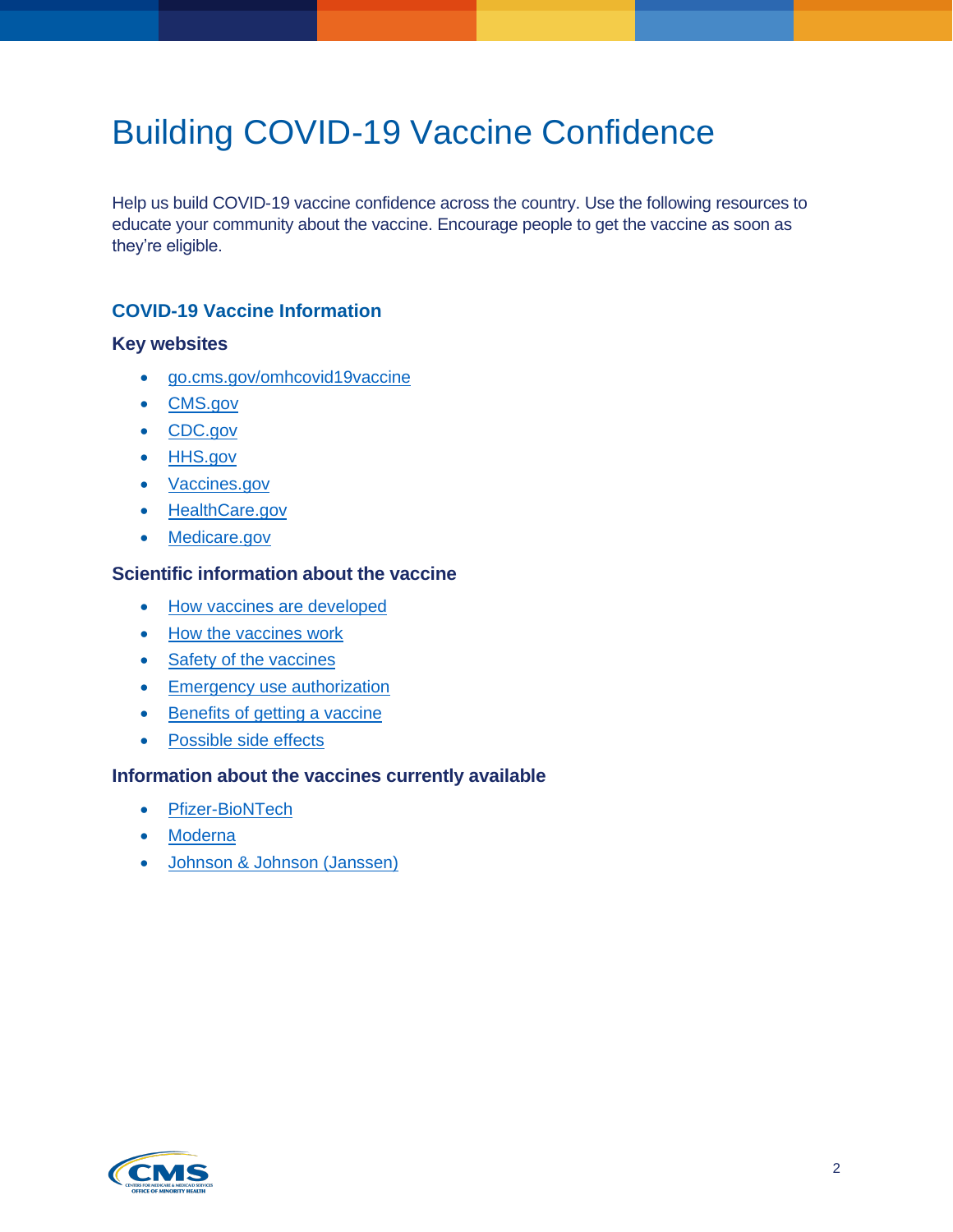## **Outreach Materials**

#### **Resources to combat myths**

| <b>Common myths</b>                                | <b>What to offer</b>                          |
|----------------------------------------------------|-----------------------------------------------|
| The vaccines were developed too<br>$\bullet$       | Information about safety and effectiveness    |
| quickly to be safe.                                |                                               |
| I won't be able to afford the vaccine              | Information about costs (scroll down)         |
| once it's available to me.                         |                                               |
| If I don't have health insurance, I<br>$\bullet$   |                                               |
| won't be able to get the vaccine.                  |                                               |
|                                                    |                                               |
| If I get the vaccine, there's still a<br>$\bullet$ | Information about how the vaccines work       |
| chance I'll get COVID-19.                          |                                               |
| The vaccine can make me sick with                  |                                               |
| COVID-19.                                          |                                               |
|                                                    |                                               |
| Once I get the COVID-19 vaccine, I<br>$\bullet$    | Information about how to protect yourself and |
| won't need to follow protocols like                | others                                        |
| social distancing.                                 |                                               |
|                                                    |                                               |

- [CDC More Myths and Facts](https://www.cdc.gov/coronavirus/2019-ncov/vaccines/facts.html)
- [CDC Quick Answers to Common Questions](https://www.cdc.gov/vaccines/covid-19/downloads/healthcare-professionals-vaccine-quick-answers-508.pdf)
- [CDC FAQs](https://www.cdc.gov/coronavirus/2019-ncov/vaccines/faq.html)
- [CDC Key Things to Know](https://www.cdc.gov/coronavirus/2019-ncov/vaccines/keythingstoknow.html)

#### **General**

- [HHS "We Can Do This" COVID-19 Community Corps](https://wecandothis.hhs.gov/covidcommunitycorps)
- [CDC "Vaccinate with Confidence" Strategy](https://www.cdc.gov/vaccines/covid-19/vaccinate-with-confidence.html)
- [AdCouncil Vaccine Education Initiative](https://getvaccineanswers.org/)

#### **Toolkits**

- [CDC COVID-19 Vaccine Recipient Education Toolkit](https://www.cdc.gov/vaccines/covid-19/hcp/index.html)
- [CDC COVID-19 Vaccination Communication Toolkit for Medical Centers, Pharmacies,](https://www.cdc.gov/vaccines/covid-19/health-systems-communication-toolkit.html)  [and Clinicians](https://www.cdc.gov/vaccines/covid-19/health-systems-communication-toolkit.html)
- [CDC Long-Term Care Facility Toolkit: Preparing for COVID-19 Vaccination at Your](https://www.cdc.gov/vaccines/covid-19/toolkits/long-term-care/index.html)  **[Facility](https://www.cdc.gov/vaccines/covid-19/toolkits/long-term-care/index.html)**
- [HHS "We Can Do This" Toolkits](https://wecandothis.hhs.gov/resources)